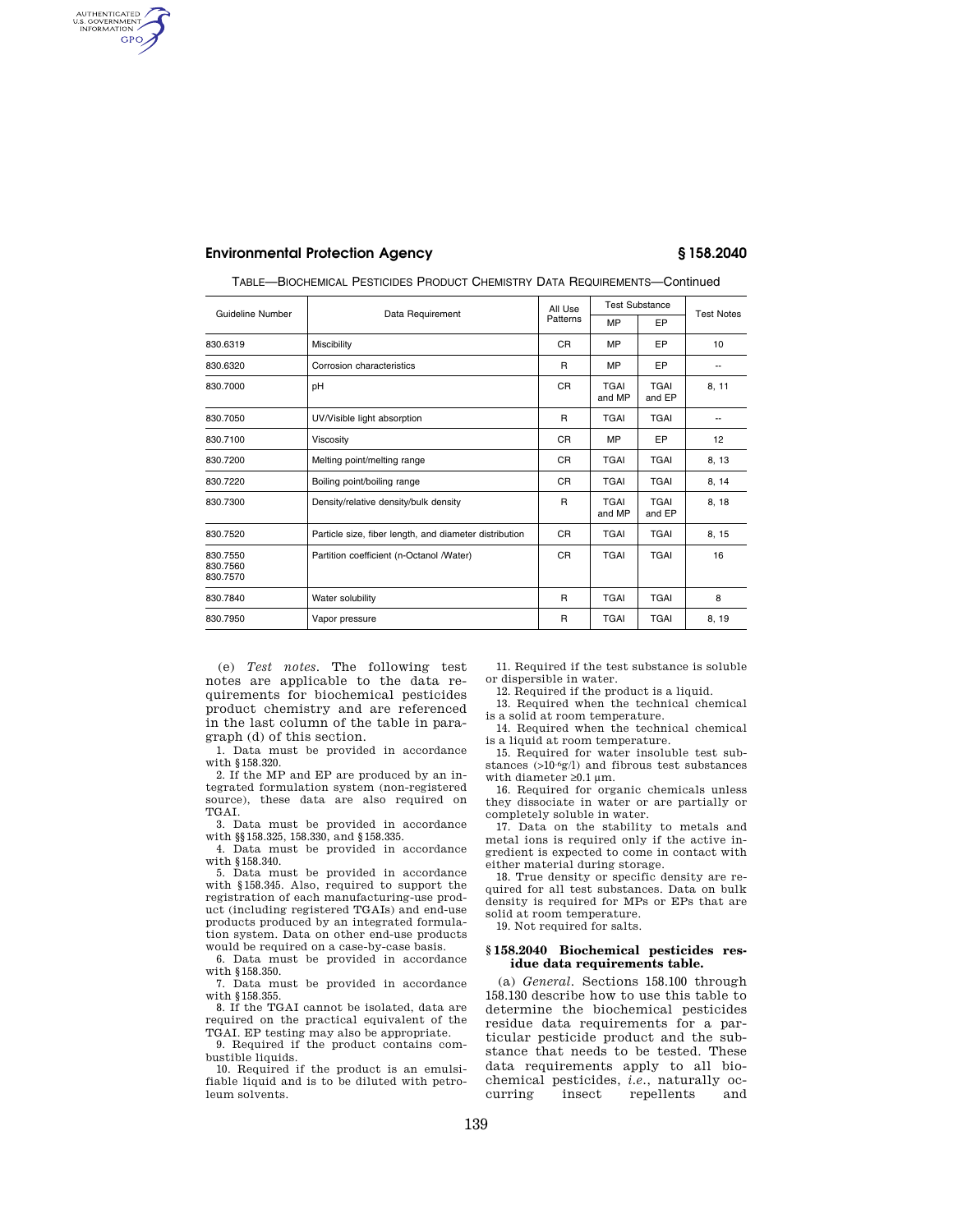attractants, semiochemicals (e.g., insect pheromones), natural and plant growth regulators. Notes that apply to an individual test and include specific conditions, qualifications, or exceptions to the designated test are listed in paragraph (e) of this section.

(b) *Use patterns*. (1) Data are required or conditionally required for all pesticides used in or on food and for residential outdoor uses where food crops are grown. Food use patterns include products classified under the general use patterns of terrestrial food crop use, terrestrial feed crop use, aquatic food crop use, greenhouse food crop use, and indoor food use. Data are also conditionally required for aquatic nonfood use if there is direct application to water that could subsequently result in exposure to food.

(2) Data are conditionally required for nonfood uses if pesticide residues may occur in food or feed as a result of the use. Data requirements for these nonfood uses would be determined on a

**§ 158.2040 40 CFR Ch. I (7–1–10 Edition)** 

case-by-case basis. For example, most products used in or near kitchens require residue data for risk assessment purposes even though tolerances may not be necessary in all cases.

(c)  $Key.$  R=Required; CR=Conditionally required; NR=Not required; MP=Manufacturing end-use<br>product; EP=End-use product; product; EP=End-use product; TEP=Typical end-use TGAI=Technical grade of the active ingredient; Residue of concern=the active ingredient and its metabolites, degradates, and impurities of toxicological concern; All=All of the above. Specific conditions, qualifications, or exceptions to the designated test procedures appear in paragraph (e) of this section, and apply to the individual tests in the following table:

(d) *Data requirements table*. The following table shows the data requirements for biochemical pesticides residue. The test notes are shown in paragraph (e) of this section.

|                          | Data Requirement                   | <b>Use Patterns</b> |                |                         |                |                                  |                      |
|--------------------------|------------------------------------|---------------------|----------------|-------------------------|----------------|----------------------------------|----------------------|
| Guideline<br>Number      |                                    | Terres-<br>trial    | Aquatic        | Green-<br>house<br>Food | Indoor<br>Food | Test Sub-<br>stance              | Test<br><b>Notes</b> |
|                          |                                    | Food/<br>Feed       | Food           |                         |                |                                  |                      |
| Supporting Information   |                                    |                     |                |                         |                |                                  |                      |
| 860.1100                 | Chemical identity                  | <b>CR</b>           | <b>CR</b>      | <b>CR</b>               | CR             | <b>TGAI</b>                      | 1, 2, 4              |
| 860.1200                 | Directions for use                 | <b>CR</b>           | <b>CR</b>      | <b>CR</b>               | CR             | --                               | 1, 3, 4              |
| Nature of the Residue    |                                    |                     |                |                         |                |                                  |                      |
| 860.1300                 | Nature of the residue in plants    | C <sub>R</sub>      | C <sub>R</sub> | <b>CR</b>               | C <sub>R</sub> | <b>TGAI</b>                      | 1, 4, 5, 6           |
| 860.1300                 | Nature of the residue in livestock | C <sub>R</sub>      | <b>CR</b>      | <b>CR</b>               | C <sub>R</sub> | TGAI or<br>plant me-<br>tabolite | 1, 7, 8,<br>10, 13   |
| 860.1340                 | Residue analytical method          | C <sub>R</sub>      | <b>CR</b>      | $\mathsf{R}$            | CR             | Residue of<br>concern            | 4, 9, 10             |
| 860.1360                 | Multiresidue method                | <b>CR</b>           | <b>CR</b>      | $\mathsf{R}$            | <b>CR</b>      | Residue of<br>concern            | 10, 11               |
| Magnitude of the Residue |                                    |                     |                |                         |                |                                  |                      |
| 860.1400                 | Potable water                      | <b>NR</b>           | <b>CR</b>      | <b>NR</b>               | <b>NR</b>      | <b>TGAI</b>                      | 1, 12                |
| 860.1400                 | Fish                               | <b>NR</b>           | <b>CR</b>      | <b>NR</b>               | <b>NR</b>      | <b>TGAI</b>                      | 1, 13                |
| 860.1400                 | Irrigated crops                    | <b>NR</b>           | <b>CR</b>      | <b>NR</b>               | N <sub>R</sub> | <b>TGAI</b>                      | 1, 14                |
| 860.1460                 | Food handling                      | <b>NR</b>           | <b>NR</b>      | <b>NR</b>               | <b>CR</b>      | <b>TGAI</b>                      | 1, 15                |
|                          |                                    |                     |                |                         |                |                                  |                      |

TABLE—BIOCHEMICAL RESIDUE DATA REQUIREMENTS FOR SPECIFIC USES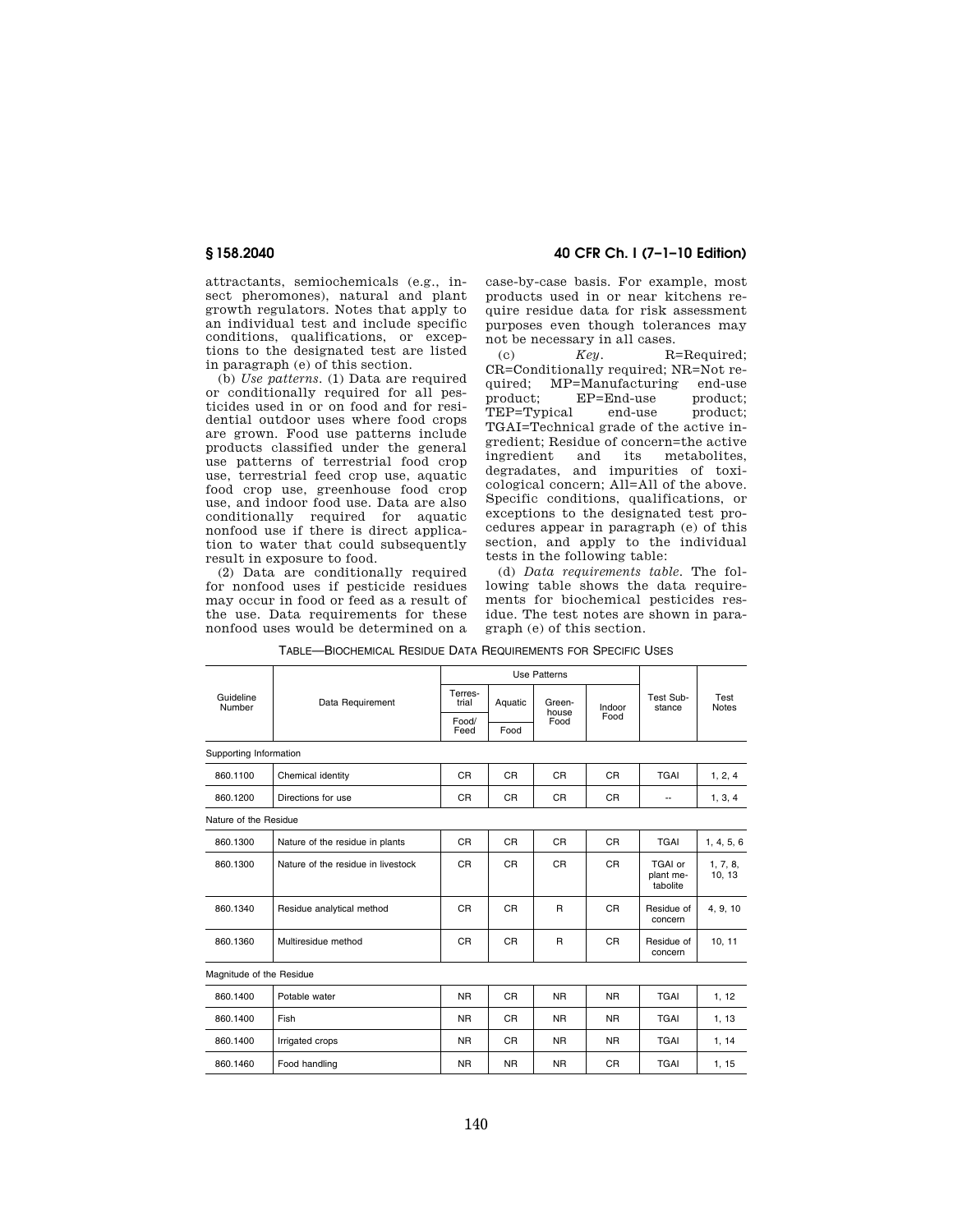## **Environmental Protection Agency § 158.2040**

|                     | Data Requirement                                        | <b>Use Patterns</b> |         |                         |                |                                          |                      |
|---------------------|---------------------------------------------------------|---------------------|---------|-------------------------|----------------|------------------------------------------|----------------------|
| Guideline<br>Number |                                                         | Terres-<br>trial    | Aquatic | Green-<br>house<br>Food | Indoor<br>Food | Test Sub-<br>stance                      | Test<br><b>Notes</b> |
|                     |                                                         | Food/<br>Feed       | Food    |                         |                |                                          |                      |
|                     |                                                         |                     |         |                         |                |                                          |                      |
| 860.1480            | Meat/milk/poultry/eggs                                  | CR.                 | CR.     | CR                      | CR.            | TGAI or<br>plant me-<br>tabolites        | 1, 7, 8, 10          |
| 860.1500            | Crop field trials                                       | CR.                 | CR.     | <b>CR</b>               | CR.            | <b>TEP</b>                               | 1, 3, 4              |
| 860.1520            | Processed food/feed                                     | CR.                 | CR.     | CR.                     | CR.            | <b>TEP</b>                               | 1, 16                |
| 860.1540            | Anticipated residues                                    | CR.                 | CR.     | CR                      | CR.            | Residue of<br>concern                    | 1, 10, 17            |
| 860.1550            | Proposed tolerances                                     | CR.                 | CR.     | CR                      | CR.            |                                          | 1, 18                |
| 860.1560            | Reasonable grounds in support of the<br>petition        | CR.                 | CR.     | <b>CR</b>               | CR.            |                                          | 1, 10                |
| 860.1650            | Submittal<br>analytical<br>reference<br>of<br>standards | CR.                 | CR.     | C <sub>R</sub>          | C <sub>R</sub> | <b>TGAI and</b><br>residue of<br>concern | 10, 19               |

TABLE—BIOCHEMICAL RESIDUE DATA REQUIREMENTS FOR SPECIFIC USES—Continued

(e) *Test notes*. The following test notes are applicable to the data requirements for biochemical pesticides product chemistry and are in the last column of the table contained in paragraph (d) of this section.

1. Residue chemistry data requirements apply to biochemical pesticide products when Tier II or Tier III toxicology data are required, as specified for biochemical agents in the biochemical human health assessment data requirements, §158.2050.

2. The same chemical identity data are required for biochemical product chemistry data requirements, §158.2030, with an emphasis on impurities.

3. Required information includes crops to be treated, rate of application, number and timing of applications, preharvest intervals, and relevant restrictions.

4. Required for residential outdoor uses on food crops if the corresponding agricultural use is not approved or the residential use is expected to produce higher residues based on the label directions.

5. Required unless it is an arthropod pheromone applied at a rate less than or equal to 150 grams active ingredient per acre.

6. Required for indoor uses where the pesticide is applied directly to food, in order to determine metabolites and/or degradates. Not required when only indirect contact with food would occur (e.g., crack and crevice treatments).

7. Required when a pesticide is to be applied directly to livestock, to livestock premises, to livestock drinking water, or to crops used for livestock feed.

8. If results from the plant metabolism study show differing metabolites in plants from those found in animals, an additional livestock metabolism study involving dosing with the plant metabolite(s) may also be required.

9. A residue analytical method suitable for enforcement of tolerances is required whenever a numeric tolerance (including temporary and time-limited tolerances) is proposed.

10. Required if indoor use could result in pesticide residues in or on food or feed.

11. Data are required to determine whether FDA/USDA multiresidue methodology would detect and identify the pesticides and any metabolites.

12. Data are required whenever a pesticide may be applied directly to water, unless it can be demonstrated that the treated water would not be available for human or livestock consumption.

13. Data on fish are required for all pesticides applied directly to water inhabited, or which will be inhabited by fish that may be caught or harvested for human consumption.

14. Data are required when a pesticide is to be applied directly to water that could be used for irrigation or to irrigation facilities such as irrigation ditches.

15. Data are required whenever a pesticide may be used in food/feed handling establishments.

16. Data on the nature and level of residue in processed food/feed are required when detectible residues could potentially concentrate on processing thus requiring the establishment of a separate tolerance higher